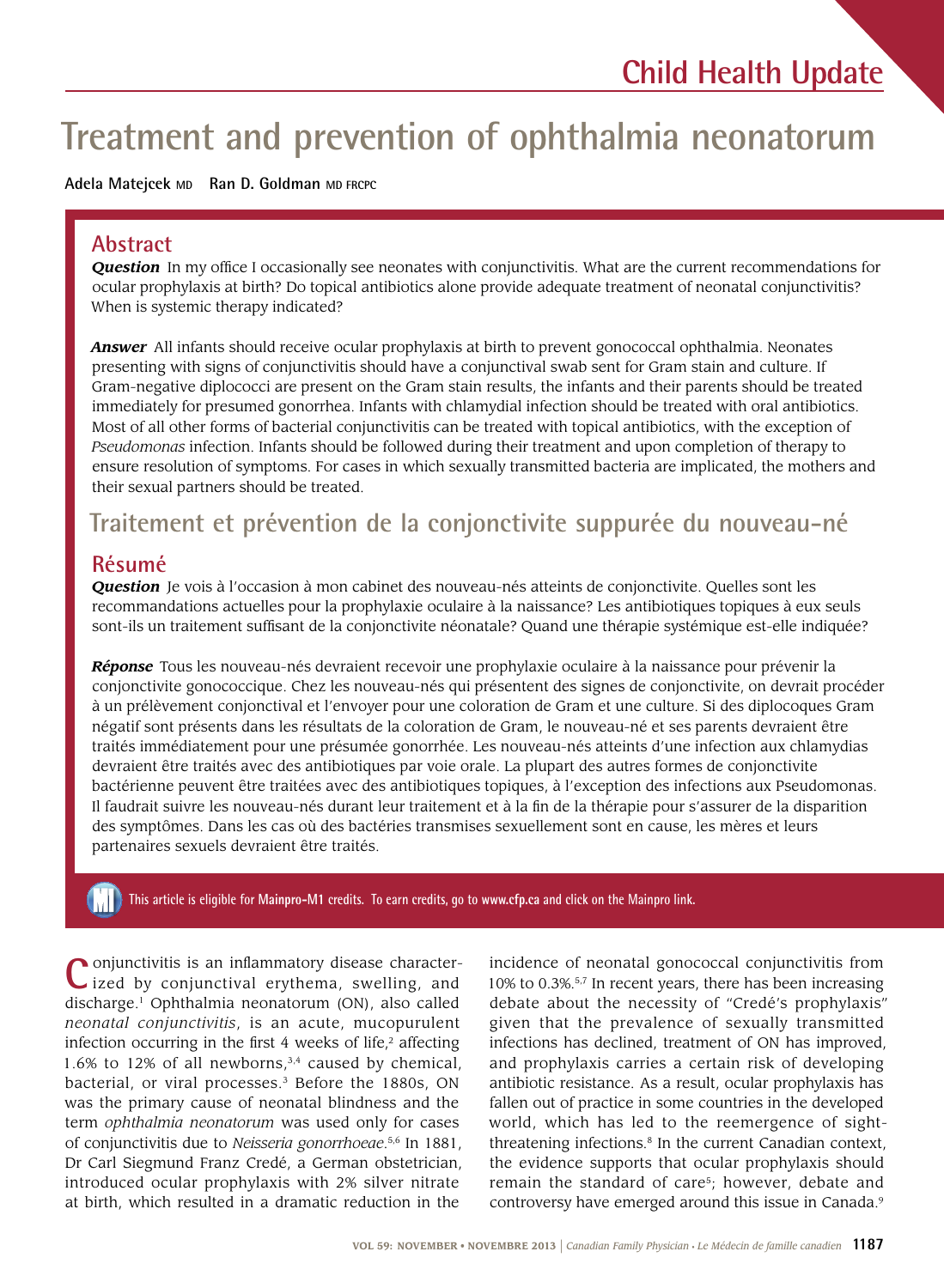### **Child Health Update**

#### **Causes of ON**

Causes of ON include the following.

*Chemical conjunctivitis*. Chemical conjunctivitis accounts for most cases of  $ON<sub>r</sub><sup>4</sup>$  presenting as a mild, purulent conjunctivitis within the first 24 hours of life. It is most commonly associated with silver nitrate prophylaxis, or secondary to prophylaxis with other agents such as erythromycin or tetracycline.<sup>3</sup> Chemical conjunctivitis is a self-limiting condition that does not require any diagnostic tests or treatment.10

#### *Non–sexually transmitted bacte-*

*ria.* Non–sexually transmitted bacteria account for 30% to 50% of cases of ON.<sup>5</sup> The most commonly isolated microorganisms are listed in Box 1. The role of *Staphylococcus aureus* is unclear, as it is commonly cultured from the eyes of asymptomatic infants.<sup>1</sup> Most cases of bacterial ophthalmia can be treated with topical antibiotics (aminoglycosides, polymyxin B sulfate–trimethoprim solution, macrolides, or fluoroquinolones).<sup>1,3,11</sup> Ophthalmia neonatorum caused by *Pseudomonas* is rare but can present with eyelid edema, erythema, and purulent discharge causing corneal perforation,

#### **Box 1. Causes of ophthalmia neonatorum**

Causes of ophthalmia neonatorum include the following: **Chemical Bacterial** • *Chlamydia trachomatis* • *Neisseria gonorrhoeae* • *Haemophilus* species • *Streptococcus pneumoniae* • *Staphylococcus aureus* • *Staphylococcus epidermidis* • *Streptococcus viridans* • *Escherichia coli*

- *Pseudomonas aeruginosa*
- Other
- **Viral**
- Adenovirus
- Herpes simplex virus

endophthalmitis, blindness, and possibly death.3,4 Presumptive diagnosis can be made from Gram stain results, and a definitive diagnosis is based on conjunctival culture results.4 Systemic antibiotics have poor penetration into the anterior chamber of the eye, and thus both systemic and topical aminoglycoside antibiotics, and occasionally subconjunctival injections, are required for effective treatment. These infants require isolation and assessment by an ophthalmologist.3

### *Sexually transmitted bacteria*

Chlamydia trachomatis: Sexually transmitted bacteria including *C trachomatis* account for up to 40% of all cases of ON in Canada.<sup>3,5</sup> An infant born vaginally to a mother with chlamydial cervicitis has a 50% to 75% chance of acquiring the bacteria in the nasopharynx, rectum, vagina, or conjunctiva.12 Of neonates with proven exposure to chlamydia, 30% to 50% will develop conjunctivitis.13 The prevalence of chlamydial infections is higher in the spring and summer months.14 The incubation period is typically 1 week after delivery; however, it varies from 5 to 14 days or earlier if membranes ruptured prematurely.<sup>15</sup> The clinical manifestations vary from mild conjunctival injection with scant watery discharge to severe mucopurulent discharge with eyelid edema, chemosis, and pseudomembrane formation.6,13 Loss of vision is very rare. Most cases of chlamydial infections resolve spontaneously without complications, but, if left untreated, superficial corneal vascularization and conjunctival scarring can occur.13 Newborns with conjunctivitis should have specimens of their conjunctiva and pharynx sent for culture. The American Academy of Pediatrics recommends a 14-day course of systemic erythromycin (50 mg/kg/d, divided in 4 doses). $16$ Topical therapy is not indicated.13 Erythromycin has a 10% to 20%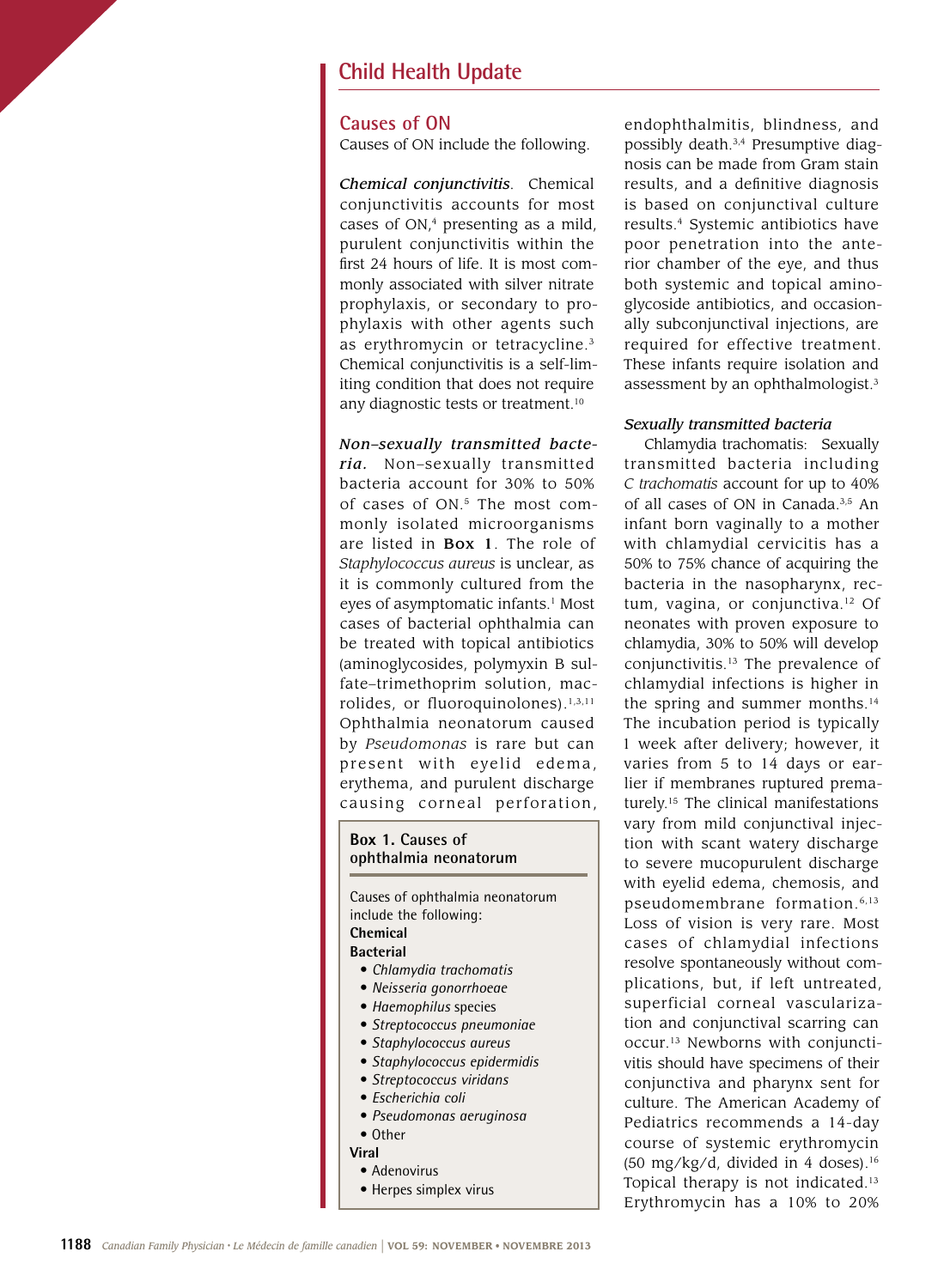failure rate and thus some infants will require a second or occasionally a third course of erythromycin.11 Parents should be informed of the potential risk of pyloric stenosis and counseled on monitoring.13 A small study has demonstrated that a short course of oral azithromycin (20 mg/kg once daily for 3 days) might be an effective treatment alternative; however, further studies are needed.17 The infant's mother and her sexual partners should be treated for chlamydia.<sup>3</sup>

Neisseria gonorrhoeae: *Neisseria gonorrhoeae* accounts for less than 1% of all reported cases of ON in Canada.<sup>5</sup> In the absence of adequate prophylaxis, 30% to 42% of infants born by vaginal delivery to infected mothers will develop gonococcal ON.6 The transmission rate is higher in mothers with concomitant chlamydial infection.<sup>18</sup> Infants born to mothers with known gonococcal infection should be treated with a single parenteral dose of cefotaxime or ceftriaxone.5,7 If left untreated, gonorrheal ON can lead to corneal scarring, ulceration, panophthalmitis, and perforation of the globe within 24 hours.<sup>7</sup> The disease typically presents with profound chemosis, edema of the eyelids, and abundant purulent discharge that might be blood-tinged from superficial hemorrhage within 2 to 5 days of birth; however, it can manifest up to 2 to 3 weeks after delivery. $6,7$  Infants with gonorrheal ON should be hospitalized, treated with frequent irrigation of the conjunctiva and intravenous or intramuscular administration of ceftriaxone (25 to 50 mg/kg, to a maximum dose of 125 mg), and evaluated for disseminated gonococcal disease (eg, arthritis, sepsis, meningitis).<sup>1,3,4</sup> The infant's mother and her sexual partners should be treated for gonorrhea.<sup>1</sup>

*Viral conjunctivitis.* Viral conjunctivitis is most commonly caused by adenovirus and herpes simplex virus.<sup>1,6</sup>

Infants with adenovirus ON might present with petechial hemorrhage or occasionally with large subconjunctival hemorrhages.<sup>1</sup> Lymphadenopathy is associated with approximately 50% of cases of viral conjunctivitis.<sup>1</sup> Infants with conjunctivitis caused by herpes simplex virus might be diagnosed late, as they are commonly treated empirically for chlamydial or gonococcal infection.6 Herpetic lesions on the borders of the eyelids are common and present  $6$  to 14 days after birth. $6$  These infants require diagnostic evaluation, including lumbar puncture, and assessment by an ophthalmologist. Treatment includes systemic acyclovir (60 mg/kg in divided doses 3 times a day) for 14 days, coupled with topical ophthalmic solution (ie, 1% trifluridine, 0.1% iododeoxyuridine, or 3% vidarabine).<sup>16,19</sup>

#### **Preventing conjunctivitis**

The Canadian Paediatric Society recommends that ocular prophylaxis with 1% silver nitrate, 0.5% erythromycin ointment, or 1% tetracycline hydrochloride be given to all newborns, including those born by cesarean section, in the first hour after birth.<sup>5</sup> It is important to note that routine ocular prophylaxis does not prevent chlamydial ON; and that although gonorrheal ON has become relatively rare with the introduction of ocular prophylaxis, it must continue to be considered, given its high propensity to cause severe ocular destruction and blindness.<sup>3</sup> V

#### **Competing interests** None declared

#### **Correspondence**

Dr Ran D. Goldman, BC Children's Hospital, Department of Pediatrics, Room K4-226, Ambulatory Care Bldg, 4480 Oak St, Vancouver, BC V6H 3V4; telephone 604 875-2345, extension 7333; fax 604 875-2414; e-mail rgoldman@cw.bc.ca

#### **References**

1. Thanathanee O, O'Brien TP. Conjunctivitis: systematic approach to diagnosis and therapy. *Curr Infect Dis Rep* 2011;13(2):141-8.